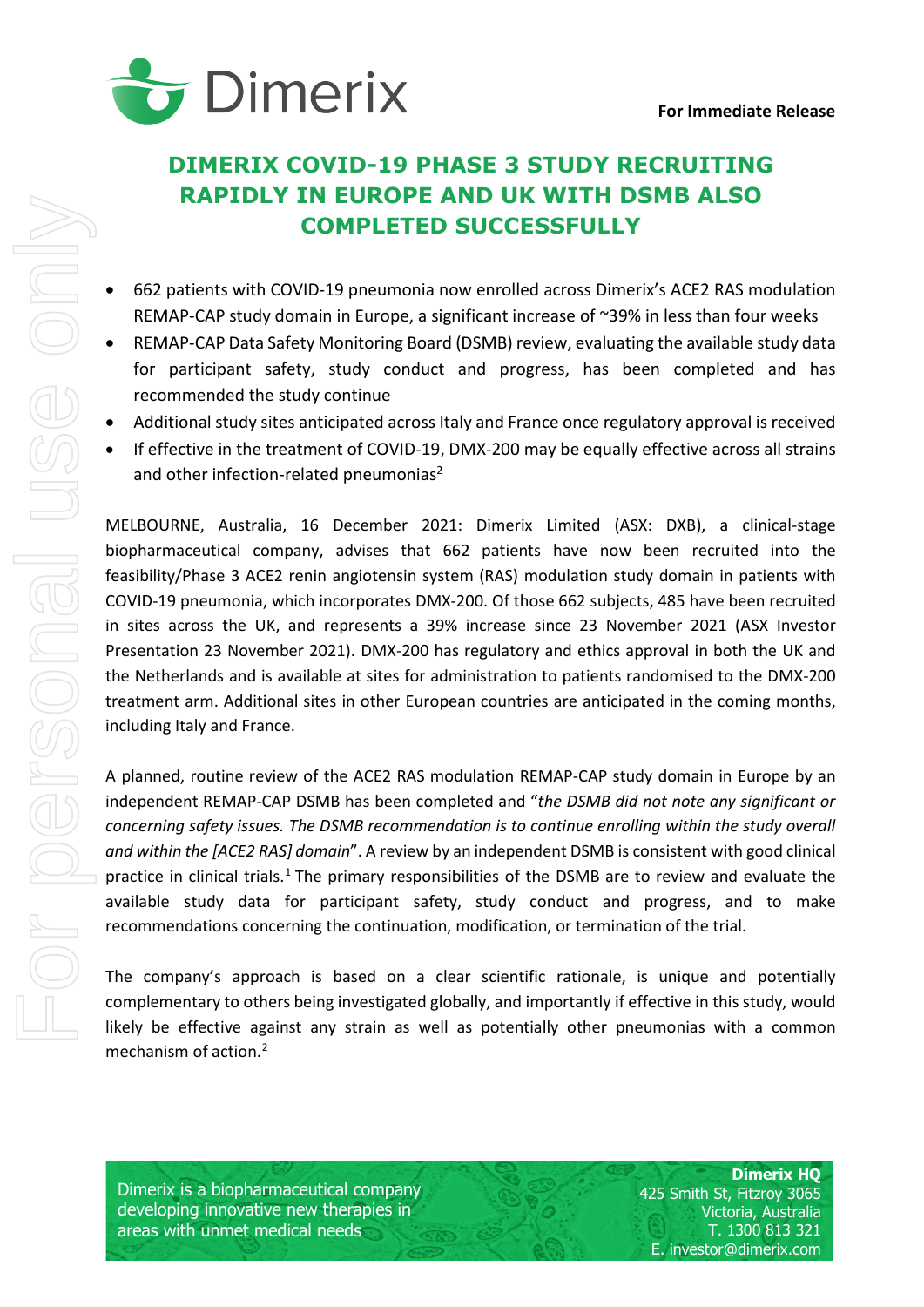Antiviral medications are typically effective at preventing damage caused by a virus when administered within 3-5 days of infection (when many are asymptomatic), as the treatment aims to minimise viral replication.[3](#page-4-2) Further, antivirals are usually very specific for a virus and sometimes even the particular strain of the virus. In contrast, DMX-200 does not rely on early inhibition of viral replication but aims to prevent the damaging immune response and lung flooding regardless of vaccination or antiviral treatment. As such, DMX-200 may be beneficial for patients with a wide range of respiratory diseases in addition to the various COVID-19 variants.<sup>2</sup>

## **COVID-19 Epidemiology**

<span id="page-1-0"></span>During the week 29 November to 5 December, the WHO reported COVID-19 deaths increased by 10% globally, with over 52,500 new deaths reported during that week alone.<sup>[4](#page-4-3)</sup> The African Region reported the largest increase in new weekly cases (111% increase compared to the previous week) and a corresponding 82% increase in hospital admissions due to COVID-19 during the same period[.4](#page-1-0) However, Europe continues to report the highest incidence of COVID-19, with 65% of new cases of COVID-19 and 55% of COVID-19 deaths globally during the week ending  $5<sup>th</sup>$  December 2021.<sup>4</sup> As of 5 December, nearly 265 million confirmed cases and over 5.2 million deaths have been reported globally[.4](#page-1-0)

<span id="page-1-1"></span>On 13th December, the World Health Organization's (WHO) provided an update on the variants of concern. [5](#page-4-4) In particular, the WHO determined that the overall risk related to the new variant of concern Omicron remains very high, as there was still limited data on the clinical severity of Omicron and the high transmission rates could lead to further surges with severe consequences.<sup>5</sup>

# **ACE2 RAS Modulation Domain Design**

In the REMAP-CAP approved ACE2 RAS study domain, participants who meet platform entry criteria will be randomised to receive one RAS blockade treatment arm or a control:

- **ARB in combination with DMX-200**
- Angiotensin receptor blocker (ARB)
- Angiotensin converting enzyme (ACE) inhibitor
- No RAS inhibitor (no placebo)

The feasibility/Phase 3 study is a multi-centre, randomised, standard of care vs multi-active comparators platform study in patients with COVID-19. The overarching REMAP-CAP study incorporating DMX-200 is funded by the European Union through the H2020 Project called "Rapid European COVID-19 Emergency Research response," which uses the acronym "RECOVER".

The study domain protocol, which aims to recruit approximately 200 patients per treatment arm, can be seen at https://www.remapcap.org/protocol-documents. Should current recruitment rates continue, the study is expected to be fully enrolled by the end of Q1 CY 2022 (ASX Investor Presentation 23 November 2021), with preliminary data available soon thereafter.

# **REMAP-CAP**

<span id="page-1-2"></span>DMX-200 is included in the investigator-led feasibility/Phase 3 study in patients with COVID-19 pneumonia, driven by a consortium of global trialists, clinicians and experts through the study sponsor, REMAP-CAP.[6](#page-4-5)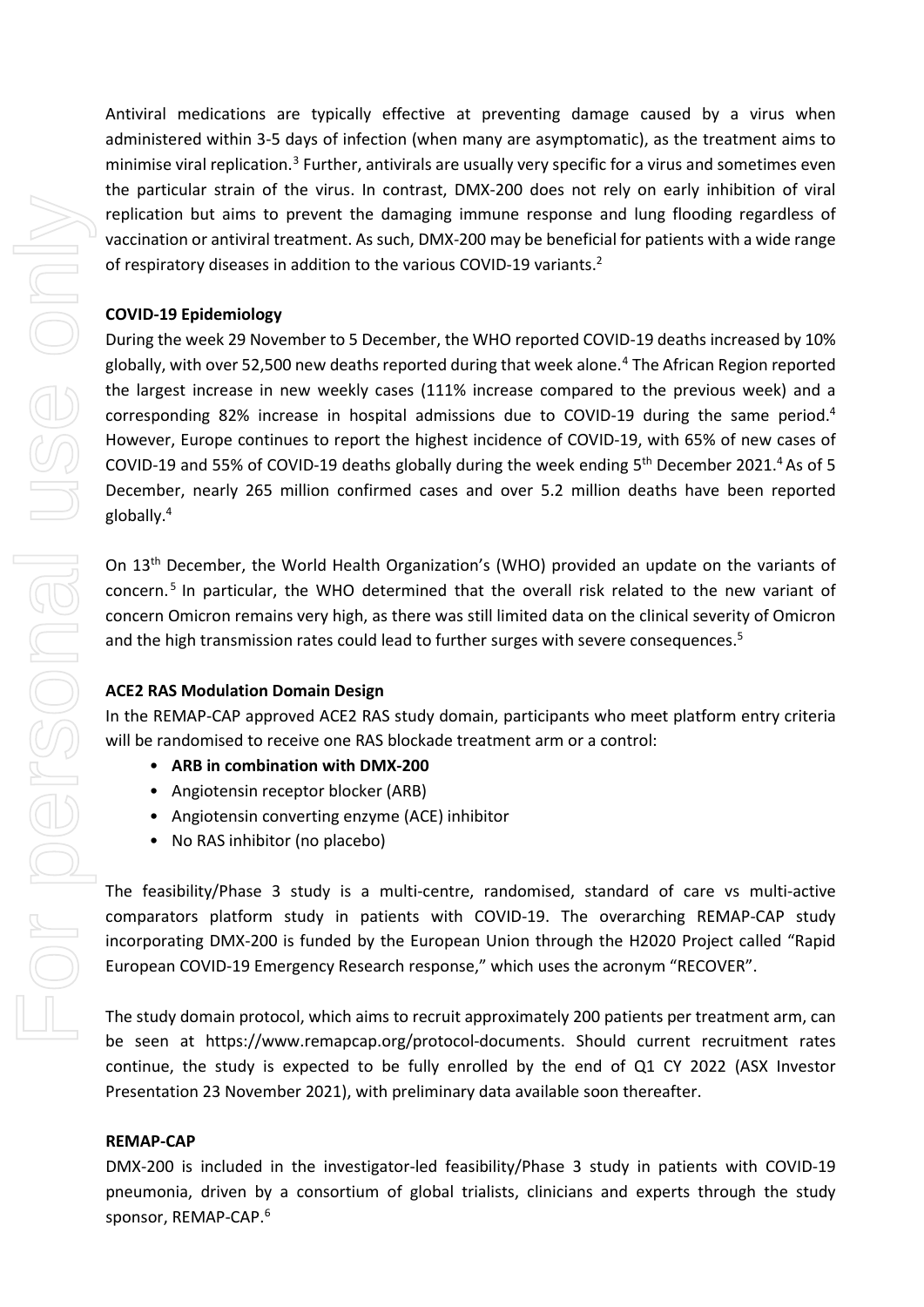The study, endorsed by the World Health Organization (WHO), has initiated a master protocol across over 300 clinical sites across eight global regions. REMAP-CAP has investigated 48 active treatments for COVID-19, mostly repurposed and novel medicines, including for registration purposes. The study has now recruited over 7,000 patients with suspected or proven COVID-19 overall[.](#page-1-2) 6

## **Two Phase 3 Clinical Studies in Respiratory Complications Associated with COVID-19**

Dimerix lead drug candidate, DMX-200, is being studied as part of two different investigator-led feasibility/Phase 3 studies in COVID-19 patients with respiratory complications, both of which are actively recruiting. As announced on 3 September 2020, for one of these studies Dimerix was awarded \$1 million from MTPConnect's Biomedical Translation Bridge (BTB) program provided by the Australian Government's Medical Research Future Fund, with support from UniQuest.

Dimerix proactively supports both studies driven by the REMAP-CAP and CLARITY 2.0 teams in providing them information for the regulatory submissions and in supplying DMX-200 to the study sites. Dimerix looks forward to reporting on progress and as key milestones are met.

Dimerix continues to progress the Phase 3 pivotal program in FSGS, a rare kidney disorder without an approved pharmacologic treatment that often leads to end-stage kidney failure, as well as assess the next study design in diabetic kidney disease patients and finally advance the COPD program towards the clinical stage of development.

For further information, please visit our website at www.dimerix.com or contact:

Dr Nina Webster Dimerix Limited Chief Executive Officer & Managing Director Tel: +61 1300 813 321 E: investor@dimerix.com

Rudi Michelson Monsoon Communications Tel: +61 3 9620 3333 Mob: +61 (0)411 402 737 E: rudim@monsoon.com.au

*Authorised for lodgement by the Board of the Company*

**—END—**

### **About Dimerix**

Dimerix (ASX: DXB) is a clinical-stage biopharmaceutical company developing innovative new therapies in areas with unmet medical needs for global markets. Dimerix is currently developing its proprietary product DMX-200, for Focal Segmental Glomerulosclerosis (FSGS), respiratory complications associated with COVID-19 and Diabetic Kidney Disease, and is developing DMX-700 for Chronic Obstructive Pulmonary Disease (COPD). DMX-200 and DMX-700 were both identified using Dimerix' proprietary assay, Receptor Heteromer Investigation Technology (Receptor-HIT), which is a scalable and globally applicable technology platform enabling the understanding of receptor interactions to rapidly screen and identify new drug opportunities. Receptor-HIT is licensed non-exclusively to Excellerate Bioscience, a UK-based pharmacological assay service provider with a worldwide reputation for excellence in the field of molecular and cellular pharmacology.

### **About DMX-200**

DMX-200 is the adjunct therapy of a chemokine receptor (CCR2) antagonist administered to patients already receiving an angiotensin II type I receptor (AT1R) blocker - the standard of care treatment for hypertension and kidney disease. DMX-200 is protected by granted patents in various territories until 2032.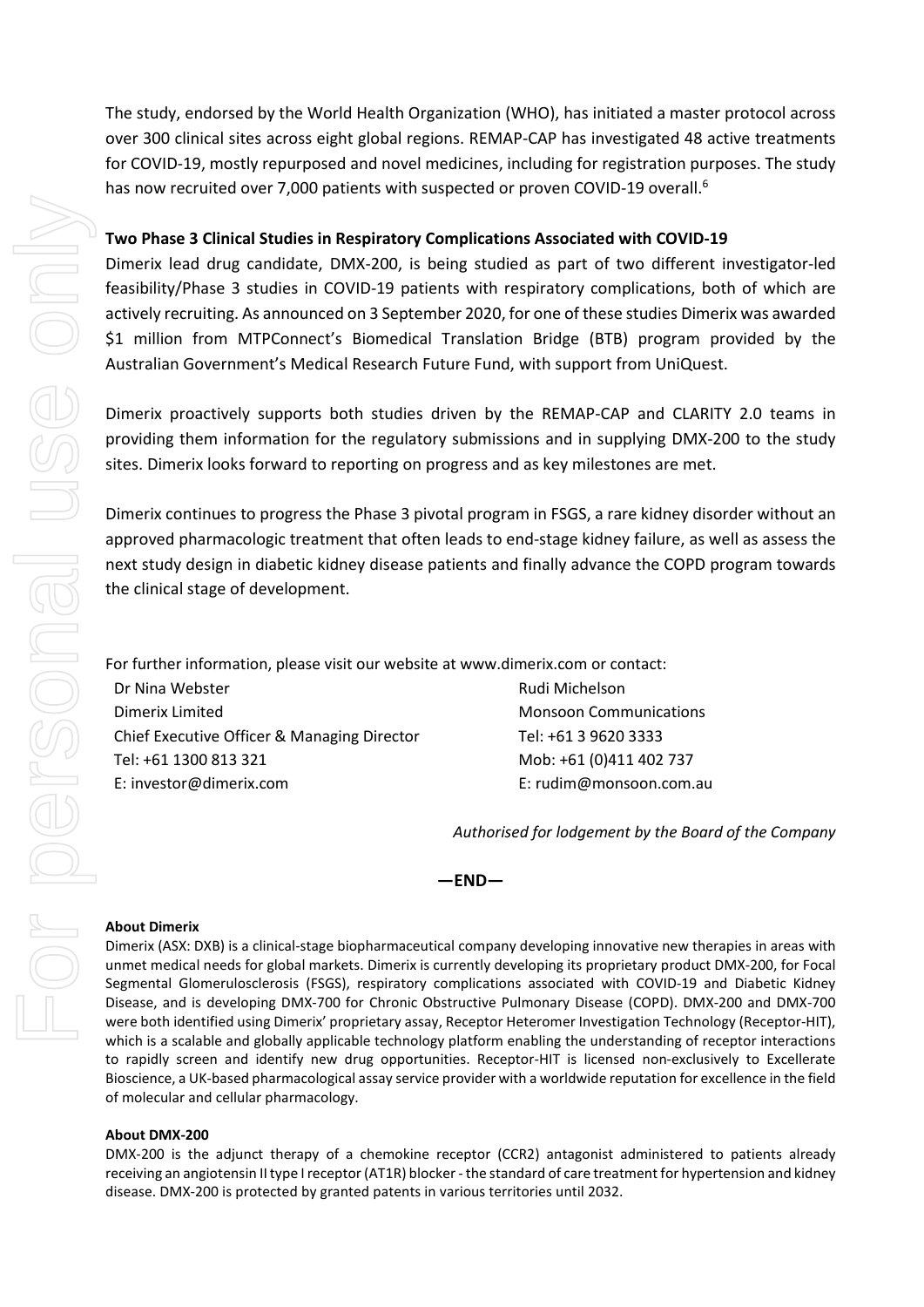In 2020, Dimerix completed two Phase 2 studies: one in FSGS and one in diabetic kidney disease, following a successful Phase 2a study in patients with a range of chronic kidney diseases in 2017. No significant adverse safety events were reported in any study, and all studies resulted in encouraging data that could provide meaningful clinical outcomes for patients with kidney disease. DMX-200 is also under investigation as a potential treatment for acute respiratory distress syndrome (ARDS) in patients with COVID-19.

#### *Respiratory Complications associated with COVID-19*

Patients hospitalised with COVID-19 typically have acute lung dysfunction due to the immune response to the virus. However, while the long-term effects on the lung from COVID-19 remain largely unknown, it is widely accepted that COVID-19 will result in acute injury in the same way as previous coronavirus infections such as SARS and MERS. As such, it is likely to result in chronic lung fibrosis in many patients, leading to poor quality of life, high ongoing hospitalisation requirements and ultimately a poor prognosis.

<span id="page-3-0"></span>Globally, and prior to COVID-19, respiratory distress affected more than 3 million people a year in 2019 accounting for 10-15% of intensive care unit admissions, and approximately 200,000 patients each year in the United States.[7](#page-4-6) The market size of Acute Respiratory Distress Syndrome (ARDS) in the seven major markets was expected to grow to US\$934.[8](#page-4-7)1 million in 2026.<sup>8</sup> However, it is also likely to grow further as a result of the 2020 pandemic. The death rate associated with ARDS is high, with overall mortality between 30 and 40%.<sup>7</sup> The estimated average costs of treatment in an ICU unit with artificial ventilation total approximately US\$100,000 per patient, with the average length of stay in ICU as a result of ARDS being 25 days, and the average length of hospitalisation being approximately 47 days.<sup>9</sup> However, there are also significant costs associated with additional post-discharge treatment. There is no known prevention of ARDS currently available, nor is there any known cure.

#### *FSGS*

FSGS is a rare disease that attacks the kidney's filtering units, where blood is cleaned (called the 'glomeruli'), causing irreversible scarring. This leads to permanent kidney damage and eventual end-stage failure of the organ, requiring dialysis or transplantation. For those diagnosed with FSGS the prognosis is not good. The average time from a diagnosis of FSGS to the onset of complete kidney failure is only five years and it affects both adults and children as young as two years old.[10](#page-4-9) For those who are fortunate enough to receive a kidney transplant, approximately 40% will get re-occurring FSGS in the transplanted kidney.<sup>[11](#page-4-10)</sup> At this time, there are no drugs specifically approved for FSGS anywhere in the world, so the treatment options and prognosis are poor.

<span id="page-3-1"></span>FSGS is a billion-dollar plus market: the number of people with FSGS in the US alone is just over 80,000,<sup>12</sup> and worldwide about 210,000. The illness has a global compound annual growth rate of 8%, with over 5,400 new cases diagnosed in the US alone each year<sup>12</sup>. Because there is no effective treatment, Dimerix has received Orphan Drug Designation for DMX-200 in both the US and Europe for FSGS. This is a special status granted to a drug to treat a rare disease or condition; the designation means that DMX-200 can potentially be fast-tracked, and receive tax and other concessions to help it get to market.

DMX-200 for FSGS has been granted Orphan Drug Designation by the FDA and EMA. Orphan Drug Designation is granted to support the development of products for rare diseases and qualifies Dimerix for various development incentives including: seven years (FDA) and ten years (EMA) of market exclusivity if regulatory approval is received, exemption from certain application fees, and an abbreviated regulatory pathway to approval.

Dimerix reported positive Phase 2a data in FSGS patients in July 2020.

## **References**

<sup>1</sup> NHMRC Clinical Trials Data Safety Monitoring Board:

https://www.australianclinicaltrials.gov.au/sites/default/files/content/For%20researchers/Data%20Safety%20Mo nitoring%20Boards\_1.pdf

<sup>&</sup>lt;sup>2</sup> Dysregulation of the CCR2/MCP-1 system has been extensively implicated in the pathogenesis of COVID-19 across all know strains (see Szabo, et al., 2020, Merad, et al., 2020; Xiong, et al, 2020, Wu, et al., 2021). In COVID-19, DMX-200 is hypothesised to work by inhibiting recruitment of activated monocytes to the lung. DMX-200 prevents recruitment of activated monocytes to areas of inflammation by blocking signalling of CCR2. This mechanism of action relates to the host (human) immune response to all infections, rather than a specific virus or strain leading to the conclusion that if DMX-200 is successful in showing benefit for patients with one strain of COVID-19, it would likely be effective against the different COVID-19 strain mutations based on its mechanism of action. The same mechanism of CCR2-mediated lung pathogenesis has been observed in a range of other infection-related pneumonias such as SARS-CoV and other generalised community acquired pneumonias (see Chen, et al., 2009;